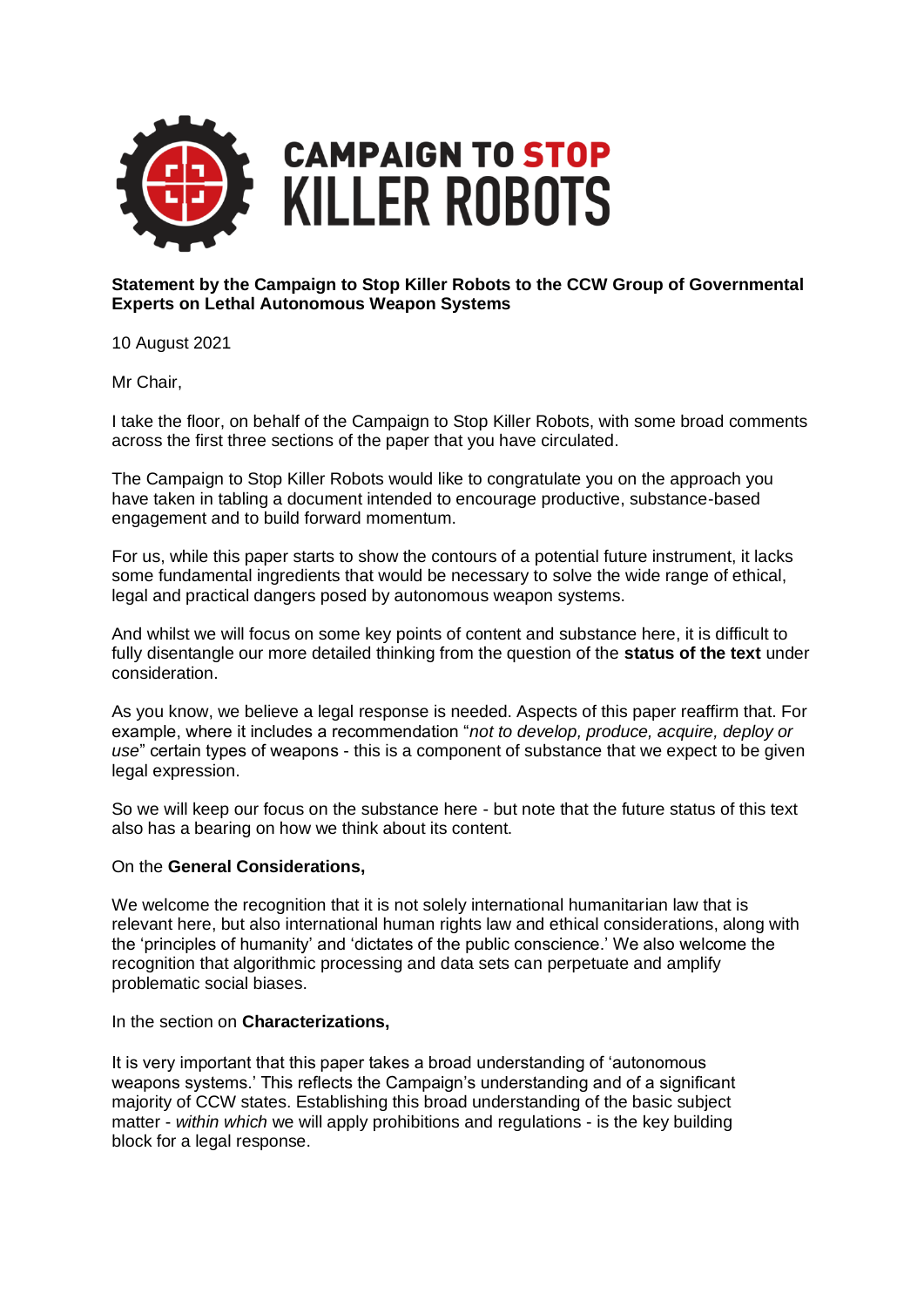It is important also that in these characterizations or elsewhere in the paper the term 'lethal' does not appear. We do not see lethality as a defining characteristic, for the reasons already explained by the ICRC and other delegations.

We are less positive on the description of fully autonomous weapons systems. While we agree it is necessary to delineate a category of systems that are fundamentally unacceptable and should be prohibited, we think the current description is too narrow. The idea of someone designing a system to operate outside *of any framework* of human command and control seems implausible.

We agree with other delegations that have suggested to frame our concerns around weapons that *cannot be used with meaningful human control.*

Fully autonomous weapons systems, later in the Chair's paper, are subject to clear prohibitions - but those prohibitions are worth little in conjunction with this problematic, narrow characterization.

The characterization of 'Partially Autonomous Weapons Systems' presents the same basic problem. It is not clear that this term is actually needed though, and if we spared ourselves from adopting the acronym PAWS …..that would surely be a positive…(*played for laughs!*)

The **Possible Considerations** set out here provide an important basic framework containing a combination of prohibitions and positive obligations that we think is the necessary structure for a legal response on this issue.

However, these considerations feature an important omission:

We see a prohibition on autonomous weapons systems that would target human beings as a vital component of a legal response. To avoid dehumanisation, to prevent the perpetuation of social biases mentioned in the preamble, to protect human rights and dignity and IHL, and to avoid shifting the burden onto civilians to protect themselves, we see a prohibition on antipersonnel systems as a necessary response.

Whilst it is valuable that the chair's paper highlights 'limits on the types of target' as a possible form of regulation - a clear line should be drawn against the targeting of people by autonomous systems.

The prohibitions on fully autonomous weapons systems are important - though it is fundamentally let down by the narrow characterization we noted earlier.

Paragraph 2(c) approaches the requirement for predictability and controllability more pragmatically. Formulations of this sort, of systems *that cannot be used* with meaningful human control, would provide a better basis for characterizing certain systems that should be prohibited.

Beyond this, the regulations at 2(d) provide a very valuable set of considerations. We would recommend, however, that the term "meaningful human control," which has been used by the majority of high contracting parties, replace "sufficient human control." We also recommend strengthening the list of regulations by recognising that 'understandability' or 'explicability' of a system is needed if an operator is to use that system responsibly and with sufficient control.

Chair,